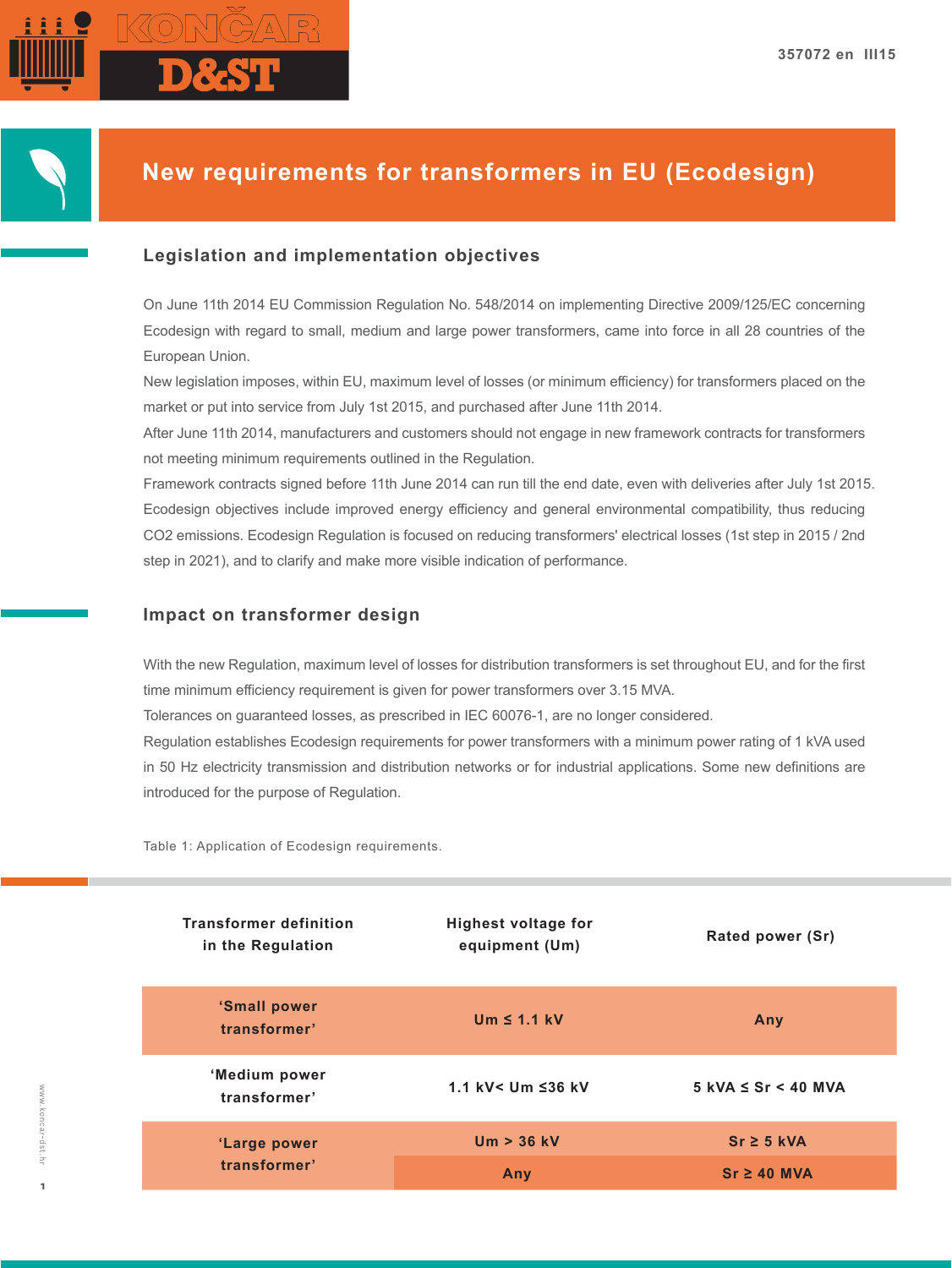- instrument transformers,
- rectifier transformers,
- furnace transformers,
- offshore transformers,
- transformers for emergency installations,
- transformers and auto-transformers for railway feeding systems,
- earthing (grounding) transformers,
- traction transformers,
- starting transformers, designed for starting three-phase induction motors,
- testing transformers,
- welding transformers,
- transformers for explosion-proof and underground mining applications,
- transformers for deep water applications,
- MV to MV interface transformers up to 5 MVA,
- large power transformers where it is demonstrated that for a particular application, technically feasible alternatives are not available to meet the minimum efficiency requirements.
- large power transformers for the replacements in the same physical location/installation for existing large power transformers, where this replacement cannot be achieved without entailing disproportionate costs associated to their transportation and/or installation.

## **Level of losses according to Ecodesign requirements**

#### **Distribution transformers (medium power transformers ≤ 3150 kVA)**

Ecodesign Regulation specifies the amount of losses on the basis of following Standards: EN 50464-1/A1 (Three-phase oil immersed distribution transformers, 50 Hz from 50 kVA to 2500 kVA with highest voltage for equipment not exceeding 36 kV), and EN 50541-1 (Three-phase dry-type distribution transformers 50 Hz, from 100 kVA to 3150 kVA, with highest voltage for equipment not exceeding 36 kV).

| <b>Type</b>                                      | <b>Rated power</b><br>(kVA) | Tier 1 (1.7.2015.) |                  | Tier 2 (1.7.2021.) |             |
|--------------------------------------------------|-----------------------------|--------------------|------------------|--------------------|-------------|
|                                                  |                             | No-load losses     | Load losses      | No-load losses     | Load losses |
| <b>Pole-mounted</b><br>liquid<br><i>immersed</i> | 25, 50, 100                 | A <sub>0</sub>     | C <sub>k</sub>   | A <sub>0</sub>     | <b>Bk</b>   |
|                                                  | 160                         | C <sub>0</sub>     | $CK + 32%$       | $C0-10$ %          | $CK + 32%$  |
|                                                  | 200, 250, 315               | C <sub>0</sub>     | $c_{\mathbf{k}}$ | <b>B0</b>          | <b>Bk</b>   |
| <b>Other liquid</b><br>immersed                  | $\leq 1000$                 | A <sub>0</sub>     | Ck               | $A0-10%$           | <b>Ak</b>   |
|                                                  | > 1000                      | A <sub>0</sub>     | <b>Bk</b>        | $A0-10%$           | <b>Ak</b>   |
| Dry-type                                         | $\leq 630$                  | A <sub>0</sub>     | <b>Bk</b>        | $A0-10%$           | Ak          |
|                                                  | > 630                       | A <sub>0</sub>     | <b>Ak</b>        | $A0-10%$           | <b>Ak</b>   |

Table 2. Maximum losses (MV  $\leq$  24 kV and LV  $\leq$  1.1 kV).

Maximum losses for ratings that fall in between the ratings given in Table 2 shall be obtained by linear interpolation.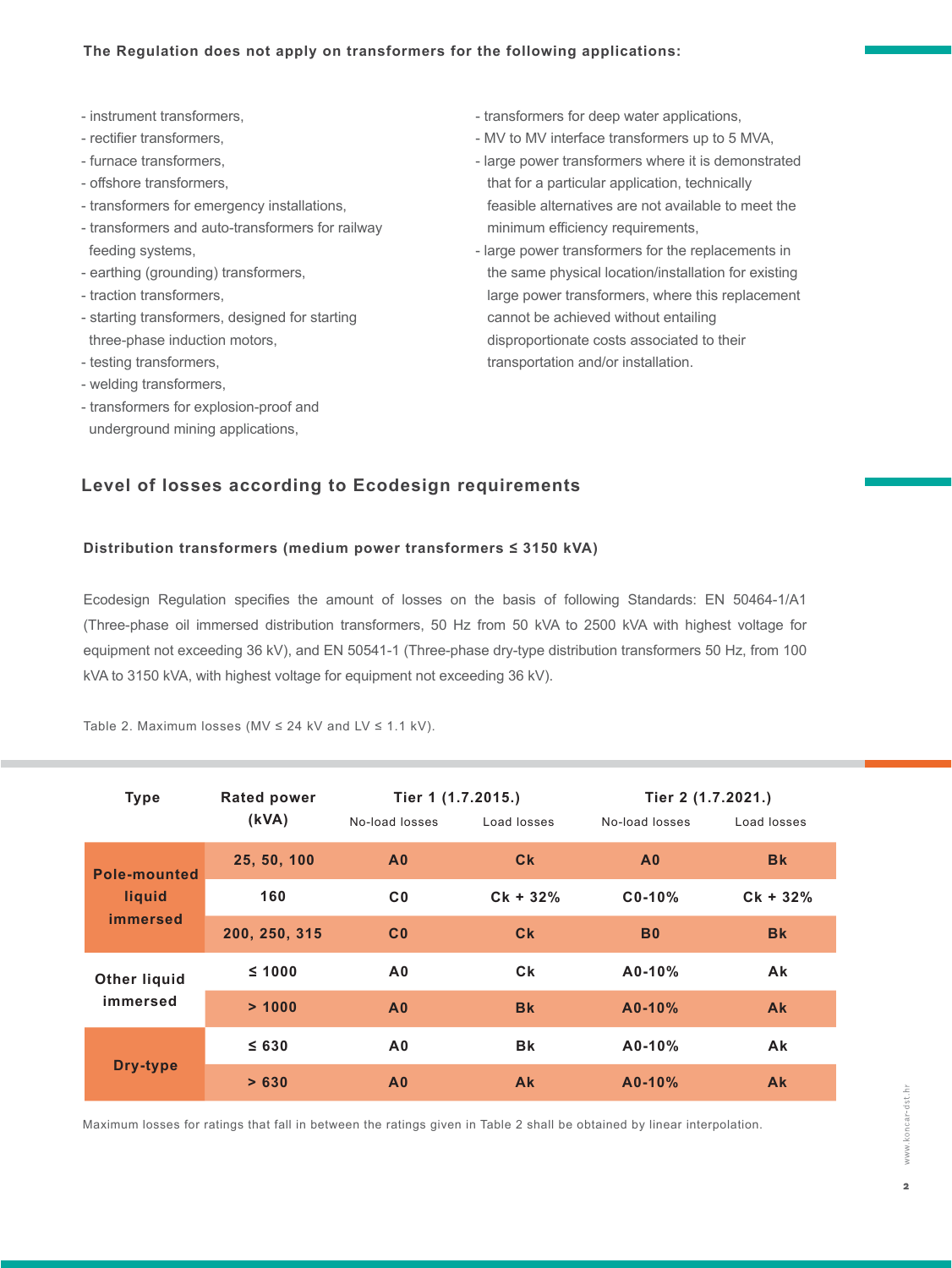Table 3. Correction of load and no-load losses in case of other combinations of

winding voltages or dual voltage in one or both windings (rated power ≤ 3 150 kVA).

| <b>Requirement</b>                                                                                                                         | No-load losses                                         | <b>Load losses</b>                                                                                                               |  |  |
|--------------------------------------------------------------------------------------------------------------------------------------------|--------------------------------------------------------|----------------------------------------------------------------------------------------------------------------------------------|--|--|
| MV winding $Um \leq 24$ kV<br>LV winding $Um > 1.1$ kV                                                                                     | $+10%$                                                 | $+10%$                                                                                                                           |  |  |
| MV winding $Um = 36 kV$<br>LV winding $Um \leq 1.1$ kV                                                                                     | $+15%$                                                 | $+10%$                                                                                                                           |  |  |
| MV winding $Um = 36 kV$<br>LV winding $Um > 1.1$ kV                                                                                        | $+20%$                                                 | + 15%                                                                                                                            |  |  |
| Dual voltage on LV winding                                                                                                                 |                                                        | No correction, but on lower voltage of LV winding max. power is<br>limited to 85% of rated power of LV winding at higher voltage |  |  |
| Dual voltage on MV winding                                                                                                                 |                                                        | No correction, but on lower voltage of MV winding max. power<br>is limited to 85% of rated power of MV winding at higher voltage |  |  |
| Dual voltage on one winding<br>(if full power on all voltages)                                                                             | $+15%$                                                 | $+10%$                                                                                                                           |  |  |
| Dual voltage on both windings                                                                                                              | $+20%$                                                 | $+20%$                                                                                                                           |  |  |
| Transformers with tappings for operation<br>while being energised or on-load (e.g. Voltage<br><b>Regulation Distribution Transformers)</b> | + 20% (Tier 1, 1.7.2015.)<br>+ 10% (Tier 2, 1.7.2021.) | $+5%$                                                                                                                            |  |  |





#### **Power transformers (medium power transformers > 3150kVA and large power transformers)**

For medium power transformers with rated power > 3150 kVA and ≤ 40 MVA, as well as large power transformers, the Regulation does not directly define maximum no-load and load losses. It defines minimum Peak Efficiency Index (PEI), in (%):

$$
PEI = 1 - \frac{2 (P_o + P_{co})}{Sr \sqrt{\frac{P_o + P_{co}}{P_k}}}
$$

where: **P0 is the no-load losses measured at rated voltage and rated frequency,** 

 **on the rated tap, Pc0 is the electrical power of the cooling system for no-load operation, Pk is the measured load losses at rated current and rated frequency on the rated tap corrected to the reference temperature acc. EN 60076-1, Sr is the rated power of the transformer on which Pk is based**